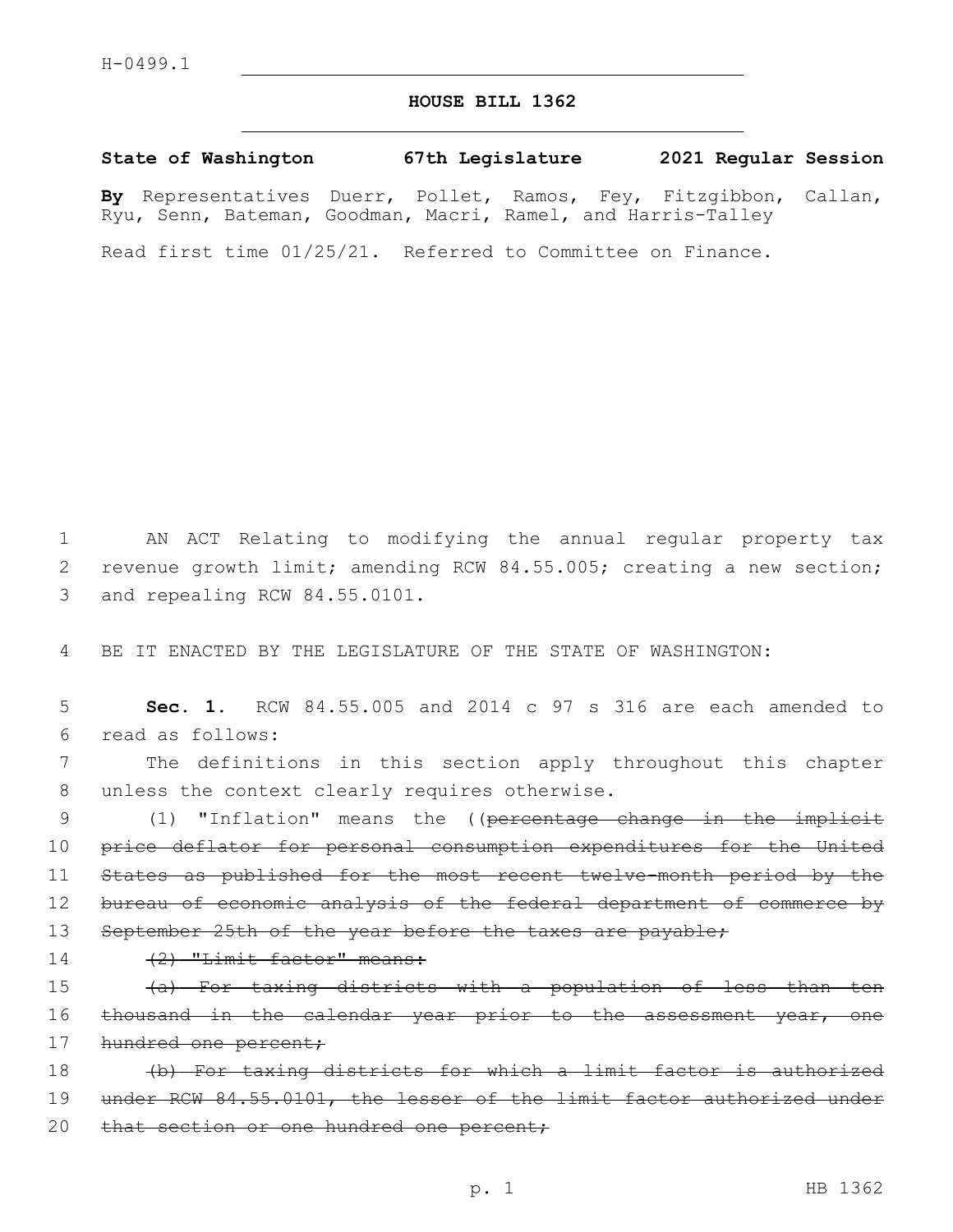(c) For all other districts, the lesser of one hundred one 2 percent or one hundred percent plus inflation; and

 (3))) annual percentage increase in the consumer price index for all urban consumers (CPI-U) in the western region for all items as provided for the most recent 12-month period by the bureau of labor statistics of the United States department of labor by July 25th of the year before the taxes are payable.

 (2) "Limit factor" means 100 percent plus population change and 9 inflation, but not to exceed 103 percent.

 (3)(a) "Population change" means the percent increase in 11 population of a taxing district between the two most recent years provided in the official population estimates published by the office 13 of financial management in April of the year before the taxes are payable. If the office of financial management estimates a net 15 decrease in a taxing district's population, for the purposes of this 16 section, the population change will be zero. The population of a county taxing district means the population within the county's incorporated and unincorporated areas. For taxing districts that are 19 not coterminous with one or more cities, towns, counties, or 20 unincorporated county areas, or any combination thereof, as provided 21 in the official population estimates published by the office of financial management in April of the year before the taxes are payable, "population change" means:

24 (i) The city population change for the city in which the taxing 25 district is wholly located;

26 (ii) The population change for the county in which the taxing district is wholly located; or

 (iii) For districts located in more than one county, the county population change for the county in which the greatest total taxable assessed value of the taxing district for the prior assessment year is located.

 (b) For the purposes of this subsection (3), the annual percent increase in population is calculated to the nearest tenth of one percent, rounding up to the next tenth of one percent if the second decimal place of the annual percent increase is five or greater.

 (4) "Regular property taxes" has the meaning given it in RCW 84.04.140.37

 NEW SECTION. **Sec. 2.** RCW 84.55.0101 (Limit factor—Authorization for taxing district to use one hundred one percent or less—Ordinance